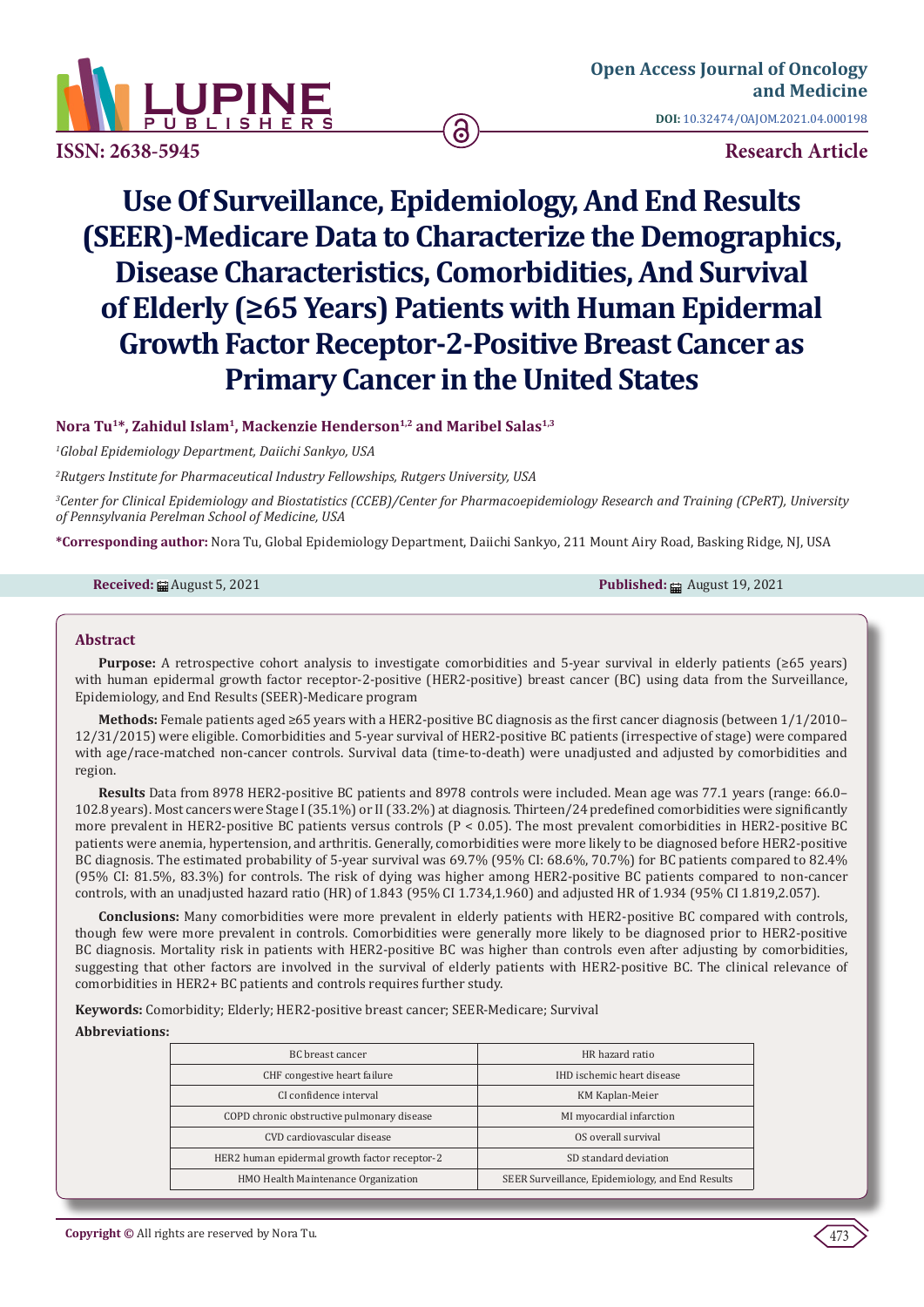# **Introduction**

A number of factors can negatively impact on health outcomes in patients with cancer, including age (elderly), socioeconomic status (low), cancer stage (late advanced), and comorbidities (many/ severe). Comorbidities increase with age and represent additional challenges in the management of oncology patients [1]. In elderly patients with breast cancer (BC), the presence of comorbidities may negatively impact health outcomes including survival [2,3]. Comorbidities such as prior myocardial infarction, liver disease, and chronic renal failure are known to have a detrimental impact on survival in elderly patients with BC [2]. Human epidermal growth factor receptor-2-positive (HER2-positive) BC is an aggressive form of BC caused by the over production of the HER2 protein [4- 6] In recent years, the prognosis and outcomes of HER2-positive BC patients have improved considerably since the introduction of HER2-targeted therapies such as trastuzumab, pertuzumab, ado-trastuzumab emtansine, trastuzumab deruxtecan, neratinib, lapatinib, and tucatinib [7-21]. Furthermore, clinical trials are underway using cyclin-dependent kinase 4/6 inhibitor-targeted therapies (palbociclib, abemaciclib, and ribociclib) in patients with advanced HER2-positive BC, with the hope that such drugs could provide a further treatment option for patients with advanced/ metastatic disease [22]. In 2010, the Surveillance, Epidemiology, and End Results (SEER) program of the National Cancer Institute began collecting HER2-status data for BC patients registered in SEER (SEER-derived HER2+ recode 2010+) [23]. The data from SEER are from registries, which collect clinical, demographic, and cause-of-death information from people with cancer, and these data are linked to Medicare claims for covered healthcare services from the time a person is eligible for Medicare until their death (SEER-Medicare). A retrospective cohort analysis was conducted to investigate comorbidities, BC disease characteristics, demographics, and overall survival (OS) in elderly patients (≥65 years) with HER2 positive BC using SEER-Medicare data from 2010-2015. At the time of this analysis, there were limited published data on comorbidities and health outcomes in elderly patients with HER2-positive BC.

# **Materials and Methods**

#### **Patient population**

This retrospective cohort analysis used data derived from 18 registries that form or formed part of the SEER-Medicare database based on the year they entered the SEER-Medicare program: (Connecticut [1973+]; Detroit [1973+]; Hawaii [1973+]; Iowa [1973+]; New Mexico [1973+]; Seattle-Puget sound [1974+]; Utah [1973+]; Kentucky [2001+]; Louisiana [2001+]; New Jersey [2000+], San Francisco-Oakland [1973+]; Los Angeles [1992+]; San Jose-Monterey [1992+]; Greater California (excluding SF, Los Angeles, and SJ) [2001+]; Atlanta [1974+]; Rural Georgia [1974+]; Greater Georgia [excluding AT and RG] [2010+], and Alaska [1999+]). Eligible patients for this study were female, aged  $\geq 65$  years, with a HER2-positive BC diagnosis as the first cancer diagnosis, which was first confirmed (first diagnosis date) between January 1, 2010, and December 31, 2015. Patients were also required to have been

continuously enrolled in both Medicare Part A (hospital, skillednursing facility, hospice, and some home healthcare) and Part B (physician and outpatient services) for 12 months prior to their index date (the first diagnosis date was used as the index date for the purpose of the analysis). Patients were excluded if they were enrolled in a Health Maintenance Organization (HMO) plan and/or if the reason for their original enrollment was due to disability or end-stage renal disease.

## **Matched Control Population**

The control population were non-cancer subjects matched by age and race to the HER2-positive BC study group. Non-cancer controls were drawn from a 5% random sample of the Medicare population who resided in SEER areas and who did not have any cancer diagnosis at the time of the survey (data accessed via the Summarized Denominator file). In addition, non-cancer controls had to be female, aged ≥65 years in 2010, and still alive in 2010 when the data were collected for analysis, and their original enrollment in Medicare could not be due to a disability or end-stage renal disease. A 1:1 matching of non-cancer controls with patients was performed based on age (year of birth) and race (white, black, Asian, Hispanic, Native American, other, and unknown). In cases where more than one non-cancer control subject matched a HER2 positive BC patient, the non-cancer control subject was randomly selected. We compared comorbidities and OS between HER2 positive BC patients and non-cancer controls.

## **Statistical analysis**

#### **Determining Diagnosis Date**

The index date was defined as the first diagnosis date of HER2-positive BC. The full date of HER2-positive BC diagnosis (day/month/year) was required for the analysis. However, SEER-Medicare only provided the year and month of diagnosis, so the diagnosis day was imputed. 'Day' was set to the 15th of every month, except February, when the diagnosis day was set to the 14th. If the diagnosis month was missing from the record, the month (and day) was imputed by searching the record for another diagnosis with a non-missing month, death, or last contact date in the same year and applying an algorithm to determine the diagnosis date. The same index date imputed for a HER2-positive BC patient was used as the index date for the matched non-cancer control.

#### **Data Presentation and Survival Analysis**

Summary statistics (mean, median, range, and quartile range) are presented for demographics, comorbidities, and deaths for both HER2-positive BC patients and non-cancer controls. Tumor stage, grade, and size information were also collected for HER2 positive BC patients. Cause of death (due to BC or any other cause) is reported for HER2-positive BC patients only. The prevalence of 24 predefined comorbidities (organized by system/organ class disorder) in HER2-positive BC versus non-cancer controls was assessed (Table 1). These 24 comorbidities represent a broad range of disease states that may be present in elderly (≥65 years of age) people. The Chi-square test was used to compare the frequency of

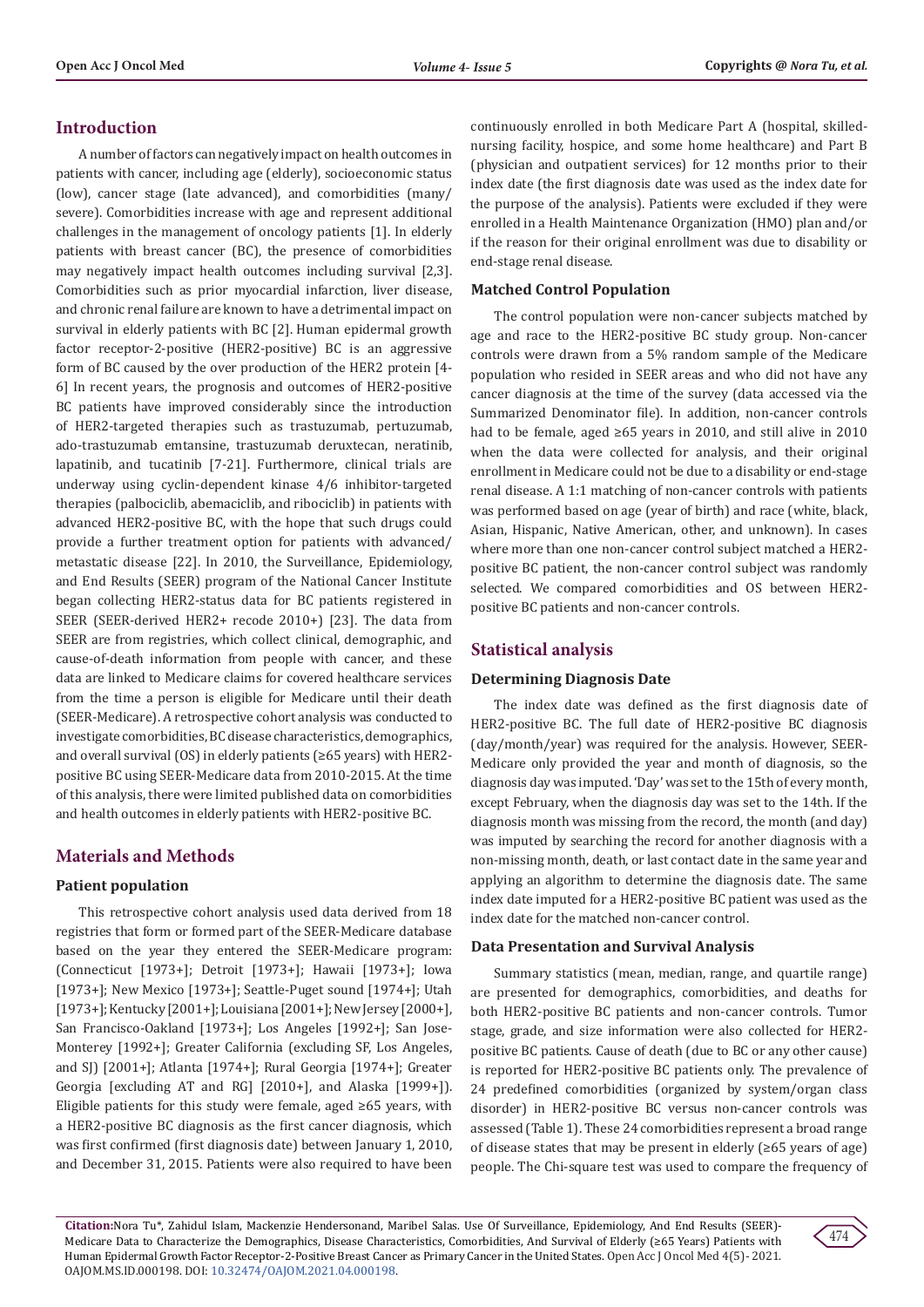each comorbid condition between HER2-positive BC cases and noncancer controls. Twenty-one of these comorbidities (excluding the three cancer comorbidities of endometrial cancer, colorectal cancer, and lung cancer) were also assessed 'before' and 'on/after' HER2 positive BC diagnosis (Table 1). Time to death due to HER2-positive BC was defined as the time from first diagnosis of HER2-positive BC to death due to BC. Patients were followed for a maximum of eight years after first diagnosis. Survival outcomes were estimated by the Kaplan-Meier (KM) method and compared using the logrank test for HER2-positive BC patients versus non-cancer controls. For those patients and control subjects who had not died at the time of data collection, the last known 'alive' date was recorded as December 31, 2017 for the purpose of this analysis. A univariate Cox proportional model for unadjusted data and a multivariate Cox proportional hazard model with an initial stepwise selection method for adjusted data were used to estimate the risk of dying for HER2-positive BC patients compared with matched non-cancer controls. Geographical US region and the 24 comorbidities (Table 1) were used in the selection process, with 0.1 as entry criterion and 0.05 as the stay-on criterion. Comorbidities prior to diagnosis of HER2-positive breast cancer that did not meet entry and stay-on criterion were removed from the multivariate model.

**Table 1:** Demographics, BC disease characteristics, and predefined comorbidities of interest obtained from SEER registries and used in the analysis.

| <b>Demographics</b>                                                                                           | BC disease characteristics at diagnosis included in this analysis<br>(HER2+ BC patients) |                                            | Predefined comorbidities of interest before<br>and on/after index datea (24 selected) |
|---------------------------------------------------------------------------------------------------------------|------------------------------------------------------------------------------------------|--------------------------------------------|---------------------------------------------------------------------------------------|
| $\bullet$ Age                                                                                                 | • Stage                                                                                  | ychiatric/neurodegenerative disorders      |                                                                                       |
| · Race (white, blackAsian, Hispanic, Native Ameri-<br>can, other, and unknown)                                | • Tumor grade                                                                            | · Alzheimer's disease                      |                                                                                       |
| · US geographical region:                                                                                     | · Tumor size (cm)Stage                                                                   |                                            | · Dementia                                                                            |
| Connecticut;                                                                                                  |                                                                                          |                                            | · Depression                                                                          |
| Detroit; Hawaii;                                                                                              |                                                                                          |                                            | Respiratory disorders:                                                                |
| Iowa; New                                                                                                     |                                                                                          |                                            | $\bullet$ COPD                                                                        |
| Mexico; Seattle                                                                                               |                                                                                          |                                            | • Asthma                                                                              |
| Puget sound;                                                                                                  |                                                                                          |                                            | Blood/lymphatic disorders:                                                            |
| Utah; Kentucky;                                                                                               |                                                                                          |                                            | • Anemia                                                                              |
| Louisiana; New                                                                                                |                                                                                          |                                            | Cardiac/vascular disorders:                                                           |
| Jersey; San                                                                                                   |                                                                                          |                                            | • Atrial fibrillation                                                                 |
| Francisco-                                                                                                    |                                                                                          |                                            | $\bullet$ Stroke                                                                      |
| Oakland; Los                                                                                                  |                                                                                          |                                            | $\bullet$ CHF                                                                         |
| Angeles; San Jose-                                                                                            |                                                                                          | $\bullet$ IHD                              |                                                                                       |
| Monterey; Greater                                                                                             |                                                                                          | • Hypertension                             |                                                                                       |
| California                                                                                                    |                                                                                          | Metabolic/nutritional disorders:           |                                                                                       |
| (excluding SF, Los Angeles & SJ); Atlanta; Rural<br>Georgia; Greater Georgia (excluding AT and RG);<br>Alaska |                                                                                          | • Hyperlipidemia                           |                                                                                       |
| · First diagnosis year                                                                                        |                                                                                          | Endocrine disorders:                       |                                                                                       |
|                                                                                                               |                                                                                          |                                            | • Diabetes                                                                            |
|                                                                                                               |                                                                                          |                                            | · Hypothyroidism                                                                      |
|                                                                                                               |                                                                                          |                                            | Renal/urinary disorders:                                                              |
|                                                                                                               |                                                                                          |                                            | • Chronic kidney disease                                                              |
|                                                                                                               |                                                                                          |                                            | Musculoskeletal/connective tissue disorders:                                          |
|                                                                                                               |                                                                                          | • Arthritis                                |                                                                                       |
|                                                                                                               |                                                                                          | · Osteoporosis<br>Other cancers/neoplasms: |                                                                                       |
|                                                                                                               |                                                                                          | • Lung cancer                              |                                                                                       |
|                                                                                                               |                                                                                          |                                            | • Colorectal cancer                                                                   |
|                                                                                                               |                                                                                          |                                            | • Endometrial cancer                                                                  |
|                                                                                                               |                                                                                          |                                            | Eye disorders:                                                                        |
|                                                                                                               |                                                                                          |                                            | • Cataract                                                                            |

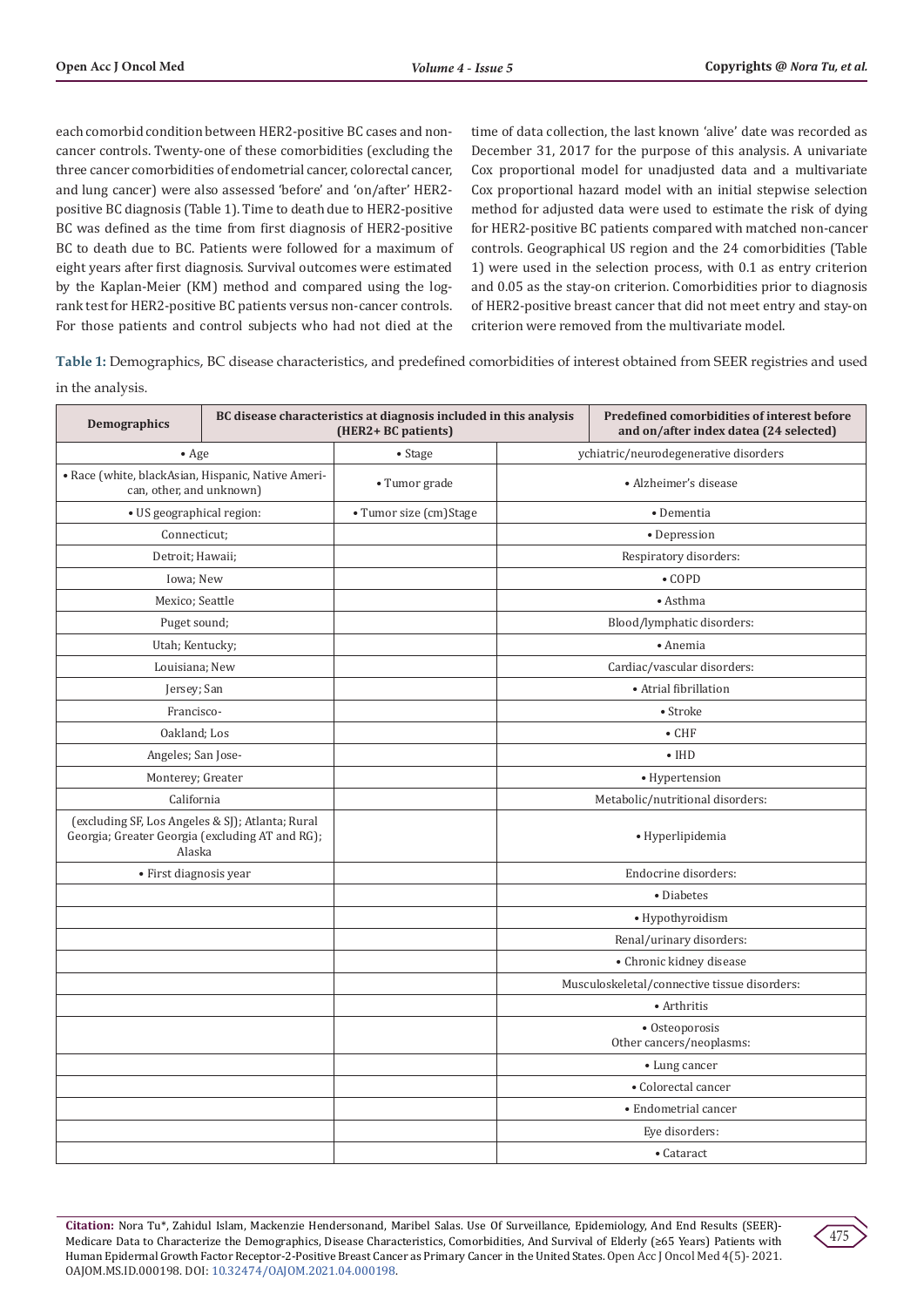|                                                                                                                                                          |  | $\bullet$ Glaucoma     |  |  |
|----------------------------------------------------------------------------------------------------------------------------------------------------------|--|------------------------|--|--|
|                                                                                                                                                          |  | Injury:                |  |  |
|                                                                                                                                                          |  | $\bullet$ Hip fracture |  |  |
| <sup>a</sup> First diagnosis date (index date); in non-cancer controls, the index date was the same as the matched HER2-positive BC patient's index date |  |                        |  |  |
| BC breast cancer; CHF congestive heart failure; COPD chronic obstructive pulmonary disease; HER2 human epidermal growth factor receptor-2; IHD           |  |                        |  |  |

ischemic heart disease; MI myocardial infarction; SEER Surveillance, Epidemiology, and End Results

# **Results**

## **Patient population**

A total of 237,810 patients with newly diagnosed BC were registered and had data shared with the SEER-Medicare program between January 1, 2010 and December 31, 2015. Of these, 10,604 (4.5%) met the inclusion criteria for the current analysis. Of these 10,604 patients, we were able to identify age- and race-matched non-cancer controls in the 5% random sample of the Medicare population for 8,978 (84.7%) patients (Figure 1). Demographic

information for HER2-positive BC patients and non-cancer controls is presented in Table 2. The mean age of HER2-positive BC patients and non-cancer controls was 77.1 years (range: 66.0-102.8 years) and the majority were white (82.0%). Just under 50% of HER2 positive BC patients and non-cancer controls were located in the West region of the US. Tumor stages across HER2-positive BC patients at diagnosis were: Stage 0, 6.2%; Stage I, 35.1%; Stage II, 33.2%; Stage III, 13.4%; and Stage IV, 8.4%. Just over half (50.9%) of patients had a Grade-3/poorly differentiated/high grade tumor, and the majority (91.7%) had a tumor size of 1-10 cm (Table 2).

|  | Table 2: Demographic characteristics of female HER2-positive BC patients and non-cancer controls |  |  |
|--|--------------------------------------------------------------------------------------------------|--|--|
|  |                                                                                                  |  |  |
|  |                                                                                                  |  |  |
|  |                                                                                                  |  |  |

| HER2+ BC ( $N = 8978$ ) | Non-cancer control <sup>a</sup> ( $N = 8978$ ) |                   |            |  |  |
|-------------------------|------------------------------------------------|-------------------|------------|--|--|
| Age (years)             |                                                |                   |            |  |  |
| Mean (SD)               | 77.1(6.8)                                      | 77.1(6.8)         |            |  |  |
| Median (min, max)       | 75.8(66.0, 102.8)                              | 75.8(66.0, 102.8) |            |  |  |
|                         | Age (years), n (%)                             |                   |            |  |  |
| 65-74                   | 4049(45.1)                                     | 4049(45.1)        |            |  |  |
| 75-84                   | 3586(39.9)                                     | 3586(39.9)        |            |  |  |
| $85+$                   | 1343(15.0)                                     | 1343(15.0)        |            |  |  |
|                         | Race, $n$ (%)                                  |                   |            |  |  |
| White                   | 7362(82.0)                                     | 7362(82.0)        |            |  |  |
| Black                   | 856(9.5)                                       | 856(9.5)          |            |  |  |
| Asian                   | 311(3.5)                                       | 311(3.5)          |            |  |  |
| Hispanic                | 121(1.3)                                       | 121(1.3)          |            |  |  |
| Native American         | 21(0.2)<br>21(0.2)                             |                   |            |  |  |
| Other                   | 295(3.3)                                       | 295(3.3)          |            |  |  |
| Unknown                 | 12(0.1)                                        | 12(0.1)           |            |  |  |
|                         | US geographical region, $n$ (%)                |                   |            |  |  |
| Midwest                 | 908 (10.1)                                     | 966 (10.8)        |            |  |  |
| Northeast               | 1491(16.6)                                     | 1558(17.4)        |            |  |  |
| South                   | 2260(25.2)                                     | 2057(22.9)        |            |  |  |
| West                    | 4319(48.1)                                     | 4391(48.9)        |            |  |  |
| 2010                    | 1620(18.0)                                     |                   | 1620(18.0) |  |  |
| 2011                    | 1585(17.7)                                     | 1585(17.7)        |            |  |  |
| 2012                    | 1538(17.1)                                     | 1538(17.1)        |            |  |  |
| 2013                    | 1429(15.9)                                     | 1429(15.9)        |            |  |  |
| 2014                    | 1395(15.5)                                     | 1395(15.5)        |            |  |  |
| 2015                    | 1411(15.7)                                     | 1411(15.7)        |            |  |  |

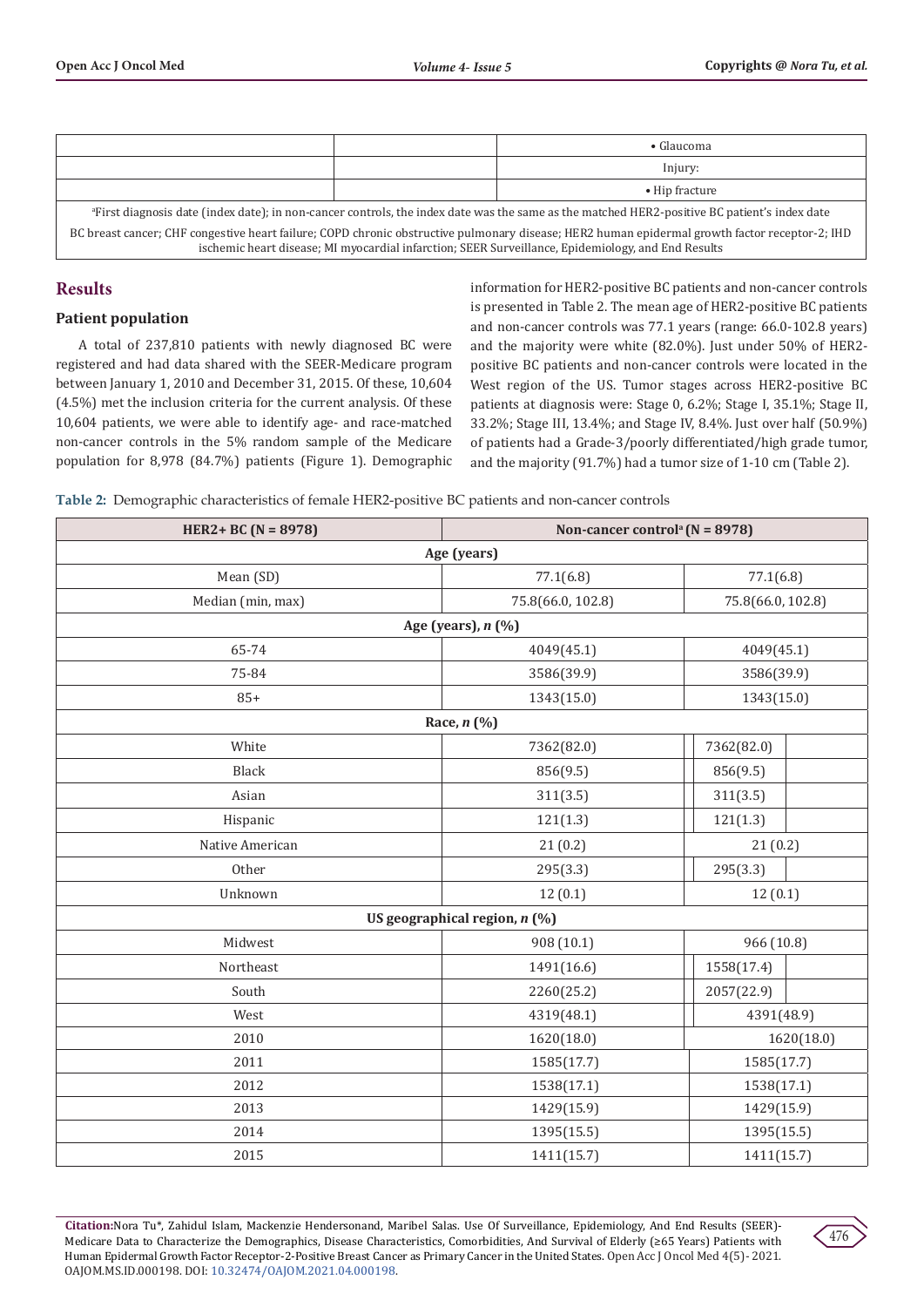| Tumor stage, n (%)                                                                                                                          |                             |           |  |  |
|---------------------------------------------------------------------------------------------------------------------------------------------|-----------------------------|-----------|--|--|
| Stage unknown/occult                                                                                                                        | 339(3.8)                    | <b>NA</b> |  |  |
| Stage 0                                                                                                                                     | 557(6.2)                    | <b>NA</b> |  |  |
| Stage I                                                                                                                                     | 3150(35.1)                  | <b>NA</b> |  |  |
| Stage IIA                                                                                                                                   | 2014(22.4)                  | <b>NA</b> |  |  |
| Stage IIB                                                                                                                                   | 963(10.7)                   | <b>NA</b> |  |  |
| Stage III NOS                                                                                                                               | 15(0.2)                     | <b>NA</b> |  |  |
| Stage IIIA                                                                                                                                  | 529(5.9)                    | <b>NA</b> |  |  |
| Stage IIIB                                                                                                                                  | 367(4.1)                    | <b>NA</b> |  |  |
| Stage IIIC                                                                                                                                  | 293(3.3)                    | <b>NA</b> |  |  |
| Stage IV                                                                                                                                    | 751(8.4)                    | NA        |  |  |
| Tumor grade, n (%)                                                                                                                          |                             |           |  |  |
| GX: cell type not                                                                                                                           | 598(6.7)                    | <b>NA</b> |  |  |
| determined/undetermined grade                                                                                                               |                             |           |  |  |
| G1: Well, differentiated/low grade                                                                                                          | 606(6.8)                    | <b>NA</b> |  |  |
| G2: Moderately                                                                                                                              | 3143(35.0)                  | <b>NA</b> |  |  |
|                                                                                                                                             | differentiated/intermediate |           |  |  |
| G3: Poorly                                                                                                                                  | 4565(50.9)                  | <b>NA</b> |  |  |
|                                                                                                                                             | differentiated/high grade   |           |  |  |
| G4: Undifferentiated/high grade                                                                                                             | 66(0.7)                     | <b>NA</b> |  |  |
| Tumor size, cm, n (%)                                                                                                                       |                             |           |  |  |
| $1 - 10$                                                                                                                                    | 8233(91.7)                  | NA        |  |  |
| $\geq$ 11                                                                                                                                   | 86(1.0)                     | N/A       |  |  |
| NA/unknown                                                                                                                                  | 659(7.34)                   | <b>NA</b> |  |  |
| <sup>a</sup> Matched non-cancer controls to HER2-positive BC cases were obtained for the following demographic information: gender (all fe- |                             |           |  |  |

male), age, race, and first diagnosis year BC breast cancer; G Grade; HER2 human epidermal growth factor receptor-2; NA not applicable; NOS not otherwise specified; SD standard deviation



BC breast cancer; HER2-positive/HER2- human epidermal growth factor receptor-2. positive/negative; HMO Health Maintenance Organization; SEER Surveillance, Epidemiology, and End Results.

**Figure 1:** Flow chart for screening newly diagnosed BC patients for potential inclusion in the SEER database analysis of elderly HER2-positive BC patients.

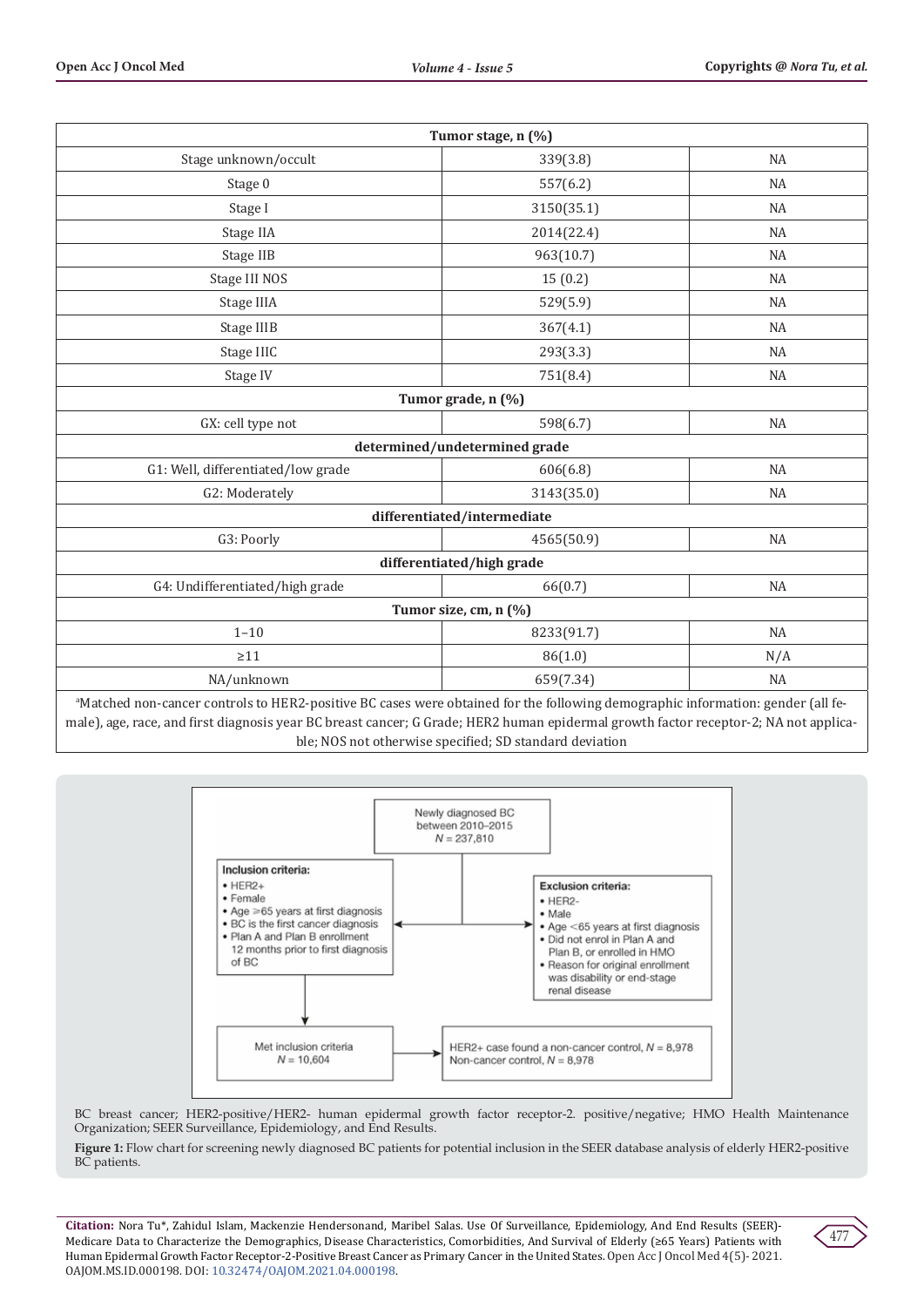## **Comorbidities**

Table 3 lists all 24 predefined comorbidities and their prevalence in HER2-positive BC and non-cancer controls. Thirteen comorbidities (13/24; 54.2%) were significantly more prevalent in HER2-positive BC patients compared with non-cancer controls overall (P < 0.05) and  $3/24$  (12.5%) comorbidities (P < 0.05) were significantly more prevalent in the non-cancer control group compared with HER2-positive BC patients (Table 3). Of the 13 comorbidities that were significantly more prevalent in HER2 positive BC patients, those with a higher overall prevalence (≥50%) in this group were: anemia (59.4% vs. 50.7%), hypertension, (72.1% vs. 69.5%), and arthritis (55.0% vs. 53.2%). The three comorbidities that were significantly more prevalent in noncancer controls compared with HER2-positive BC patients were

Alzheimer's disease, dementia, and hip fracture (Table 3). Of the 21 predefined comorbidities with 'before' and 'on/after' data (so excluding 'other' cancer comorbidities) in HER2-positive BC patients, there were significant differences in dementia, depression, asthma, COPD, anemia, CHF, IHD, chronic kidney disease osteoporosis, and arthritis between the two groups. Only hip fracture was more likely to be diagnosed 'on/after' the index date (51.1% [on/after] vs. 48.9% [before]), although the difference was small; the remaining 20 comorbidities were more likely to be diagnosed 'before' the index date (Table 3). Of those comorbidities that were diagnosed on or after the index date (although, overall, fewer than before diagnosis), all except two (hyperlipidemia and Alzheimer's disease) were diagnosed at a higher rate in HER2 positive BC patients compared with non-cancer controls (Table 3).

**Table 3:** Comorbidities before and on/after HER2-positive BC diagnosis and between cases and non-cancer controls.

|                              |                                         | HER2+BC     | <b>Non-cancer controls</b> |  |  |
|------------------------------|-----------------------------------------|-------------|----------------------------|--|--|
|                              | Category and statistics <sup>a</sup>    | $N = 8978$  | $N = 8978$                 |  |  |
|                              | Psychiatric/neurodegenerative disorders |             |                            |  |  |
|                              | Yes                                     | 638 (7.1)   | 811 (9.0)                  |  |  |
| Alzheimer's disease          | $P$ -value                              |             | < 0.001                    |  |  |
|                              | Before diagnosis/index date             | 346 (54.2)  | 428 (52.8)                 |  |  |
|                              | On/after diagnosis/index date           | 292 (45.8)  | 383 (47.2)                 |  |  |
|                              | P-value 0.5808                          |             |                            |  |  |
|                              | Yes                                     | 1524 (17.0) | 1671 (18.6)                |  |  |
|                              | $P$ -value                              |             | 0.0041                     |  |  |
| Dementia                     | Before diagnosis/index date             | 774 (50.8)  | 916 (54.8)                 |  |  |
|                              | On/after diagnosis/index date           | 750 (49.2)  | 755 (45.2)                 |  |  |
|                              | P-value 0.0226                          |             |                            |  |  |
|                              | Yes                                     | 2906 (32.4) | 2739 (30.5)                |  |  |
|                              | $P$ -value                              |             | 0.0073                     |  |  |
|                              | Before diagnosis/index date             | 1996 (68.7) | 2034 (74.3)                |  |  |
| Depression                   | On/after diagnosis/index date           | 910 (31.3)  | 705 (25.7)                 |  |  |
|                              | $P$ -value                              |             | < 0.001                    |  |  |
| <b>Respiratory disorders</b> |                                         |             |                            |  |  |
|                              | Yes                                     | 1302 (14.5) | 1271 (14.2)                |  |  |
|                              | $P$ -value                              |             | 0.5091                     |  |  |
| Asthma                       | Before diagnosis/index date             | 923 (70.9)  | 992 (78.0)                 |  |  |
|                              | On/after diagnosis/index date           | 379 (29.1)  | 279 (22.0)                 |  |  |
|                              | $P$ -value                              |             | < 0.001                    |  |  |
|                              | Yes                                     | 2047 (22.8) | 1969 (21.9)                |  |  |
| COPD                         | $P$ -value                              |             | 0.1624                     |  |  |
|                              | Before diagnosis/index date             | 1465 (71.6) | 1472 (74.8)                |  |  |
|                              | On/after diagnosis/index date           | 582 (28.4)  | 497 (25.2)                 |  |  |
|                              | $P$ -value                              |             | 0.0226                     |  |  |

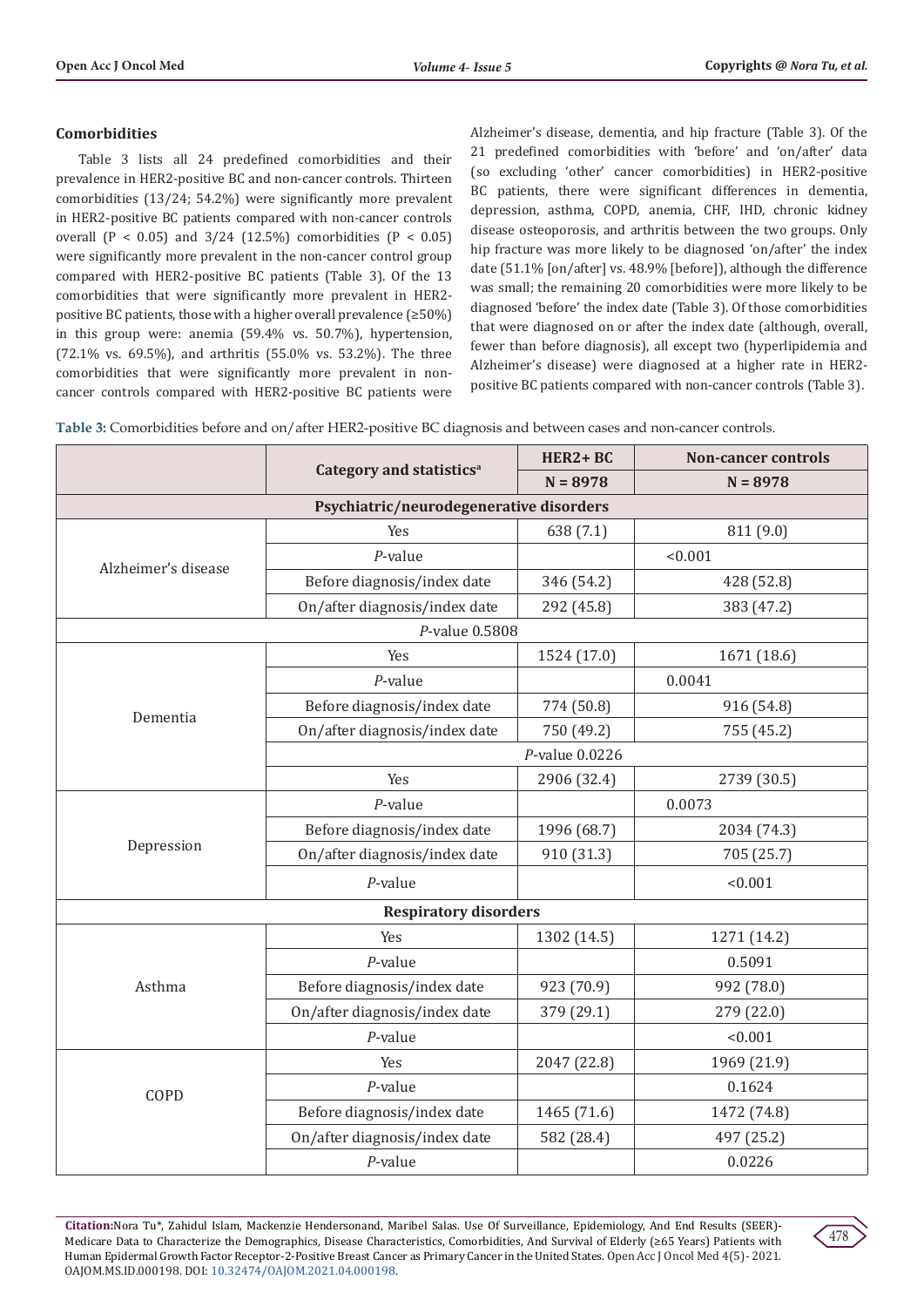| <b>Blood/lymphatic disorders</b> |                               |            |            |  |
|----------------------------------|-------------------------------|------------|------------|--|
|                                  | Yes                           | 5332(59.4) | 4555(50.7) |  |
|                                  | $P$ -value                    |            | < 0.001    |  |
| Anemia                           | Before diagnosis/index date   | 3772(70.7) | 3699(81.2) |  |
|                                  | On/after diagnosis/index date | 1560(29.3) | 856(18.8)  |  |
|                                  | $P$ -value                    |            | < 0.001    |  |
|                                  | Cardiac/vascular disorders    |            |            |  |
|                                  | Yes                           | 359(4.0)   | 365(4.1)   |  |
|                                  | $P$ -value                    |            | 0.8199     |  |
| Acute MI                         | Before diagnosis/index date   | 199 (55.4) | 211 (57.8) |  |
|                                  | On/after diagnosis/index date | 160 (44.6) | 154 (42.2) |  |
|                                  | $P$ -value                    |            | 0.5189     |  |
|                                  | Yes                           | 1392(15.5) | 1216(13.5) |  |
|                                  | $P$ -value                    |            | < 0.001    |  |
| Atrial fibrillation              | Before diagnosis/index date   | 888(63.8)  | 789 (64.9) |  |
|                                  | On/after diagnosis/index date | 504(36.2)  | 427(35.1)  |  |
|                                  | $P$ -value                    |            | 0.6587     |  |
|                                  | Yes                           | 1307(14.6) | 1278(14.2) |  |
|                                  | $P$ -value                    |            | 0.6587     |  |
| Stroke                           | Before diagnosis/index date   | 875 (66.9) | 866 (67.8) |  |
|                                  | On/after diagnosis/index date | 432 (33.1) | 412 (32.2) |  |
|                                  | $P$ -value                    |            | 0.6587     |  |
|                                  | Yes                           | 2663(29.7) | 2264(25.2) |  |
|                                  | $P$ -value                    |            | < 0.001    |  |
| <b>CHF</b>                       | Before diagnosis/index date   | 1668(62.6) | 1599(70.6) |  |
|                                  | On/after diagnosis/index date | 995 (37.4) | 665 (29.4) |  |
|                                  | $P$ -value                    |            | < 0.001    |  |
|                                  | Yes                           | 3860(43.0) | 3552(39.6) |  |
|                                  | $P$ -value                    |            | < 0.001    |  |
| <b>IHD</b>                       | Before diagnosis/index date   | 3026(78.4) | 2934(82.6) |  |
|                                  | On/after diagnosis/index date | 834 (21.6) | 618 (17.4) |  |
|                                  | $P$ -value                    |            | < 0.001    |  |
|                                  | Yes                           | 6469(72.1) | 6241(69.5) |  |
|                                  | $P$ -value                    |            | < 0.001    |  |
| Hypertension                     | Before diagnosis/index date   | 5850(90.4) | 5694(91.2) |  |
|                                  | On/after diagnosis/index date | 619(9.6)   | 547(8.8)   |  |
|                                  | $P$ -value                    |            |            |  |

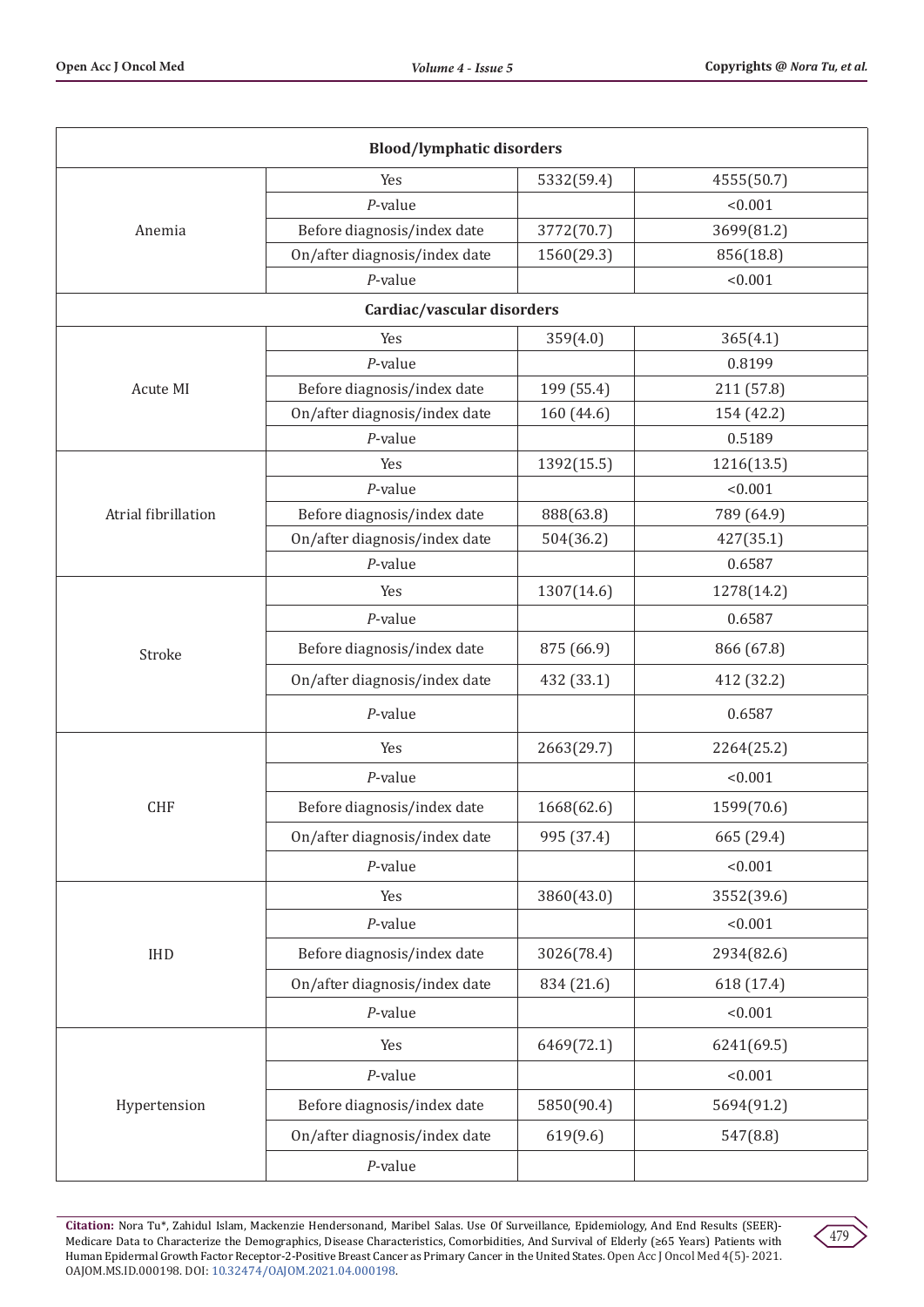| Metabolic/nutritional disorders |                                             |             |             |  |
|---------------------------------|---------------------------------------------|-------------|-------------|--|
|                                 | Yes                                         |             | 0.1164      |  |
|                                 | $P$ -value                                  | 6062(67.5)  | 5965(66.4)  |  |
| Hyperlipidemia                  | Before diagnosis/index date                 |             | 0.1237      |  |
|                                 | On/after diagnosis/index date               | 5576(92.0)  | 5436(8.9)   |  |
|                                 | $P$ -value                                  |             | 0.0931      |  |
|                                 | <b>Endocrine disorders</b>                  |             |             |  |
|                                 | Yes                                         | 3047(33.9)  | 2829(31.5)  |  |
|                                 | $P$ -value                                  |             | < 0.001     |  |
| Diabetes                        | Before diagnosis/index date                 | 2529(83.0)  | 2393(84.6)  |  |
|                                 | On/after diagnosis/index date               | 518 (17.0)  | 436 (15.4)  |  |
|                                 | $P$ -value                                  |             | 0.0990      |  |
|                                 | Yes                                         | 2779(31.0)  |             |  |
|                                 | $P$ -value                                  |             | 0.5936      |  |
| Hypothyroidism                  | Before diagnosis/index date                 | 2278(82.0)  | 2264(82.4)  |  |
|                                 | On/after diagnosis/index date               | 501(18.0)   | 482 (17.6)  |  |
|                                 | $P$ -value                                  |             |             |  |
|                                 | <b>Renal/urinary disorders</b>              |             |             |  |
|                                 | Yes                                         | 2590 (28.8) | 2255 (25.1) |  |
|                                 | $P$ -value                                  |             | < 0.001     |  |
| Chronic kidney disease          | Before diagnosis/index date                 | 1300 (50.2) | 1233 (54.7) |  |
|                                 | On/after diagnosis/index date               | 1290 (49.8) | 1022 (45.3) |  |
|                                 | $P$ -value                                  |             | 0.0018      |  |
|                                 | Musculoskeletal/connective tissue disorders |             |             |  |
|                                 | Yes                                         | 2959 (33.0) | 2836 (31.6) |  |
|                                 | $P$ -value                                  |             | 0.0496      |  |
| Osteoporosis                    | Before diagnosis/index date                 | 2144 (72.5) | 2326 (82.0) |  |
|                                 | On/after diagnosis/index date               | 815 (27.5)  | 510 (18.0)  |  |
|                                 | $P$ -value                                  |             | < 0.001     |  |
| Arthritis                       | Yes                                         | 4935 (55.0) | 4777 (53.2) |  |
|                                 | $P$ -value                                  |             | 0.0180      |  |
|                                 | Before diagnosis/index date                 | 4067 (82.4) | 4012 (84.0) |  |
|                                 | On/after diagnosis/index date               | 868 (17.6)  | 765 (16.0)  |  |
|                                 | $P$ -value                                  |             | 0.0381      |  |
|                                 | Other cancer/neoplasm <sup>b</sup>          |             |             |  |
| Colorectal cancer               | Yes                                         | 89 (1.0)    | 30(0.3)     |  |
|                                 | $P$ -value                                  |             | < 0.001     |  |
| Lung cancer                     | Yes                                         | 207(2.3)    | 22(0.3)     |  |
|                                 | $P$ -value                                  |             | < 0.001     |  |

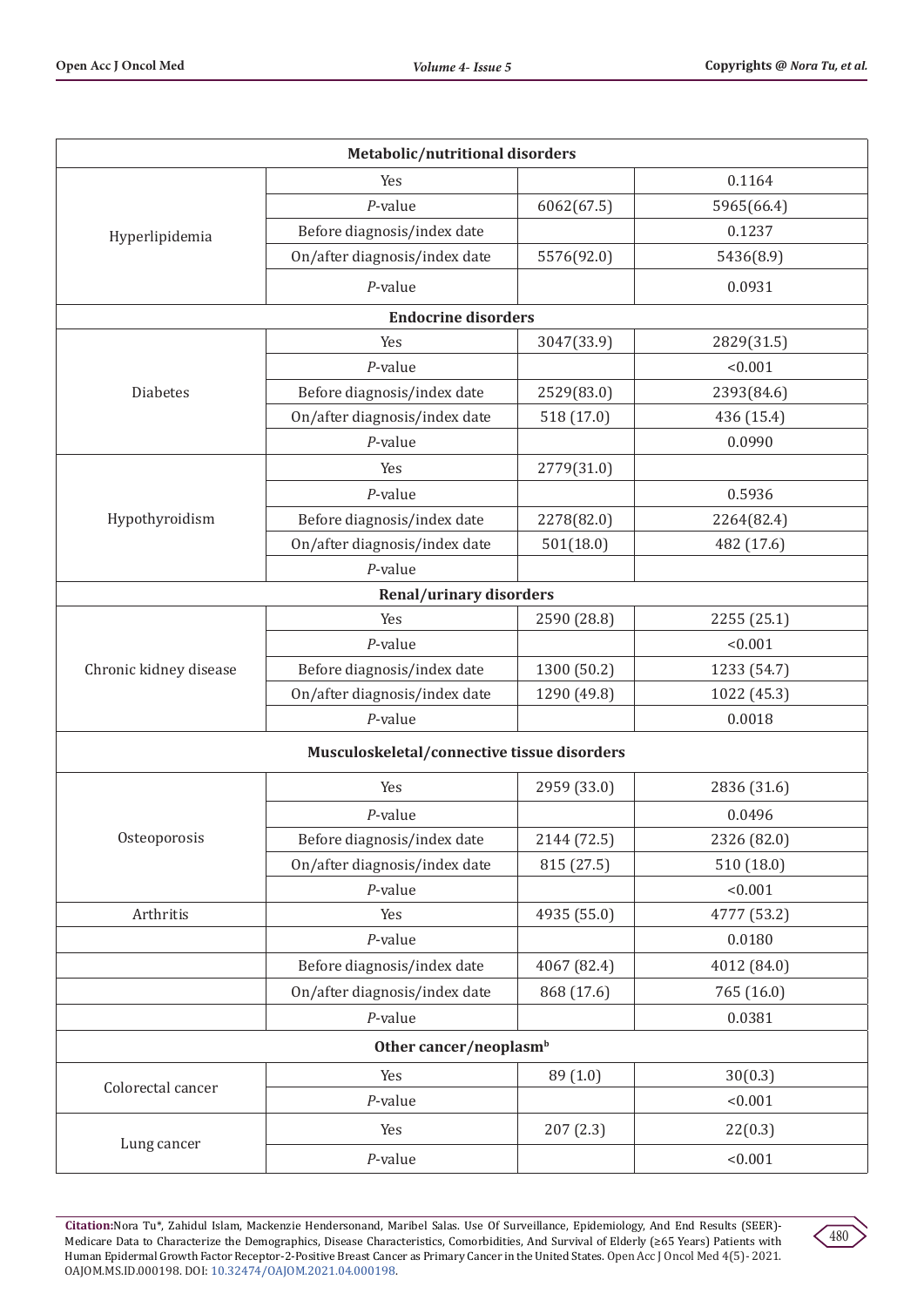| Endometrial cancer                                                                                                | Yes                                          | 35(0.4)     | 12(0.1)     |
|-------------------------------------------------------------------------------------------------------------------|----------------------------------------------|-------------|-------------|
|                                                                                                                   | $P$ -value                                   |             | < 0.001     |
|                                                                                                                   | <b>Eye disorders</b>                         |             |             |
|                                                                                                                   | Yes                                          | 5766 (64.2) | 5669 (63.1) |
|                                                                                                                   | $P$ -value                                   |             | 0.1323      |
| Cataract                                                                                                          | Before diagnosis/index date                  | 5088 (88.2) | 5011 (88.4) |
|                                                                                                                   | On/after diagnosis/index date                | 678 (11.8)  | 658(11.6)   |
|                                                                                                                   | $P$ -value                                   |             | 0.8008      |
| Glaucoma                                                                                                          | Yes                                          | 2124 (23.7) | 2077 (23.1) |
|                                                                                                                   | $P$ -value                                   |             | 0.4074      |
|                                                                                                                   | Before diagnosis/index date                  | 1803 (84.9) | 1765 (85.0) |
|                                                                                                                   | On/after diagnosis/index date                | 321 (15.1)  | 312(15.0)   |
|                                                                                                                   | $P$ -value                                   |             |             |
|                                                                                                                   | Injury                                       |             |             |
| Hip fracture                                                                                                      | Yes                                          | 470 (5.2)   | 565(6.3)    |
|                                                                                                                   | $P$ -value                                   |             | 0.0024      |
|                                                                                                                   | Before diagnosis/index date                  | 230 (48.9)  | 308(54.5)   |
|                                                                                                                   | On/after diagnosis/index date                | 240 (51.1)  | 257(45.5)   |
|                                                                                                                   | $P$ -value                                   |             | 0.0738      |
|                                                                                                                   | All values are N (%) unless otherwise stated |             |             |
| <sup>a</sup> P-values are for HER2-positive BC cases versus matched non-cancer controls using the Chi-square test |                                              |             |             |

b All data are on/after diagnosis as all patients had BC as the first cancer diagnosis BC breast cancer; CHF congestive heart failure; COPD chronic obstructive pulmonary disease; HER2 human epidermal growth factor receptor-2; IHD ischemic heart disease; MI myocardial infarction

# **Survival Analysis**

A total of 6246 (69.6%) HER2-positive BC patients and 7341 (81.8%) non-cancer controls were alive at data cut-off for the analysis (Table 4). Of the patients with HER2-positive BC who died during the study period, the cause of death was BC in 43.8% of patients; 48.0% died due to other disease and cause was 'not available' in 8.3% of patients (Table 4). As this component of the analysis did not adjust for comorbidities, it is likely that an important factor contributing to the deaths by 'other disease' is the presence of comorbidities. Figure 2 shows a KM plot of survival for HER2-positive BC vs. non-cancer controls. Using the log-rank test (unadjusted variables), time to death was significantly shorter for patients with HER2-positive BC versus non-cancer controls (P < 0.0001), and the unadjusted hazard ratio (HR) using the univariate

Cox model was 1.84 (95% confidence interval [CI] 1.73-1.96) (Table 4; Figure 2). There were 3337 BC patients alive at 5 years versus 3926 non-cancer controls. The estimated probability of survival at 5 years for HER2-positive BC patients was 69.7% versus 82.4% for non-cancer controls. Comorbidities prior to diagnosis were used in the Cox regression model with step-wise selection of 0.1 as entry criterion and 0.05 as the stay-on criterion, 15 out of the 21 non-cancer comorbidities prior to diagnosis and region were selected for inclusion in the multivariate analysis (glaucoma, diabetes, depression, cataract, osteoporosis, arthritis and region were not selected as they did not meet the selection criterion). After adjusting for the 15 comorbidities, the risk of dying among HER2-positive BC patients was 1.934 times the risk of dying in noncancer controls (HR: 1.934 [95% CI 1.818, 2.057]; Table 4).

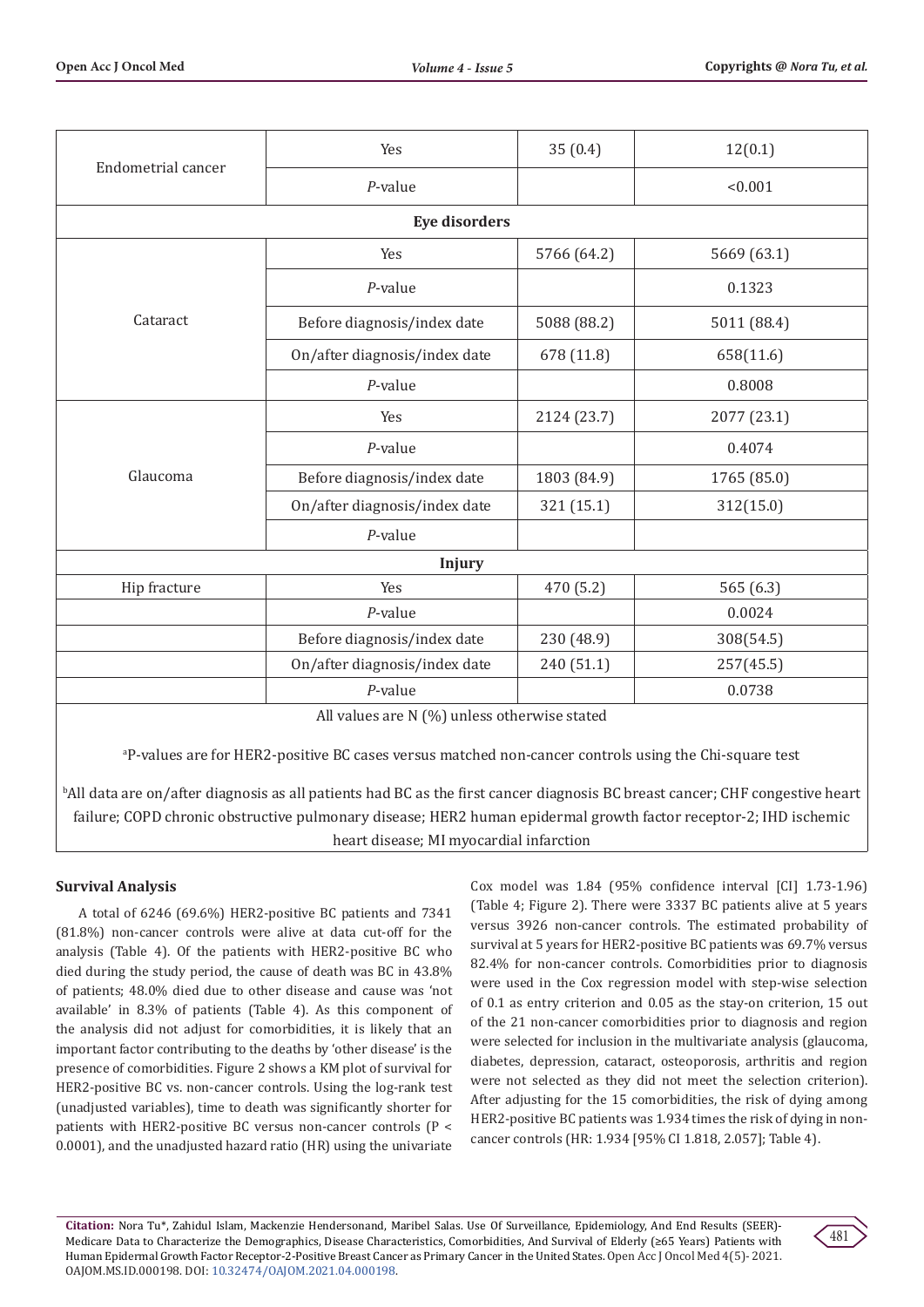

The log-rank test was used to compare survival for HER2-positive BC cases versus matched non-cancer controls. BC breast cancer; HER2-positive human epidermal growth factor receptor-2 positive; OS overall survival. **Figure 2:** Kaplan-Meier survival curve of OS for HER2-positive BC patients and non-cancer controls after first diagnosis (index date).

#### **Discussion**

Published data describing the comorbidities and health outcomes of elderly (≥65 years) patients with HER2-positive BC are limited. Our retrospective cohort analysis using data from 18 registries associated with SEER-Medicare found that the prevalence of many comorbidities was significantly higher in HER2-positive BC patients compared with age- and race-matched non-cancer controls. For example, many of the comorbidities associated with cardiovascular disease (CVD) included in the list of 24 predefined comorbidities (congestive heart failure [CHF] and ischemic heart disease) and also risk factors for CVD (atrial fibrillation, hypertension, and diabetes) were significantly more prevalent in elderly patients with HER2-positive BC compared with non-cancer controls. Hyperlipidemia is also a CVD risk factor and showed a higher prevalence in HER2-positive BC patients compared with controls, but the difference was not statistically significant. Previous studies have shown that the presence of ≥2 CVD risk factors during or after BC treatment increases the risk of cardiac dysfunction [24]. For patients who develop cardiovascular comorbidities after BC diagnosis, an important reason may be adverse effects associated with adjuvant/neoadjuvant targeted therapy and/or chemotherapy [24]. Targeted therapies for HER2-positive BC can cause left ventricular cardiac dysfunction and CHF in some patients, and the severity of cardiac toxicity may increase with concomitant chemotherapy [7, 9, 10]. However, over half of the CVD-associated comorbidities and risk-factor comorbidities for CVD in our study were diagnosed before HER2-positive BC diagnosis, so it is unlikely

that, for these patients, drug therapy for BC is contributing to the greater number of CV comorbidities or CVD risk factors versus noncancer controls.

In addition to CVD-related comorbidities and risk-factor comorbidities for CVD among HER2-positive BC patients in our study, anemia was also highly prevalent (≥50%) in HER2-positive BC patients relative to non-cancer controls (59.4% vs. 50.7%; P < 0.001). The proportion of patients diagnosed with anemia before BC diagnosis was 70.7%. The higher prevalence of pre-HER2 positive BC diagnosis anemia in our study is not surprising because anemia is relatively common in cancer patients [25]. Our HER2 positive BC cohort included 1955 (21.8%) patients with Stage III/IV BC at diagnosis, which increases the risk of anemia further if the bone marrow is impacted. Risk factors for anemia in cancer patients (outside of the risk imposed by chemotherapy/targeted treatments) are chronic diseases, iron deficiency, myelodysplastic syndromes, and bone marrow infiltration in cases of more advanced cancers [25-29] The presence of comorbidities such as those associated with CVD, a high number of CVD risk factors, and/ or anemia are associated with poor cancer outcomes and/or limit curative treatment options [7,9,10,24,30,31]. In BC patients who have comorbid CV risk factors and/or CVD at diagnosis, treatment options may be reduced if the risks of intervention (and associated cardiac toxicity risk) are likely to outweigh the benefits [7,9,10,24]. The presence of anemia before neoadjuvant therapy can result in patients being less likely to have a pathological complete response to treatment and inferior OS, and patients are also more likely to

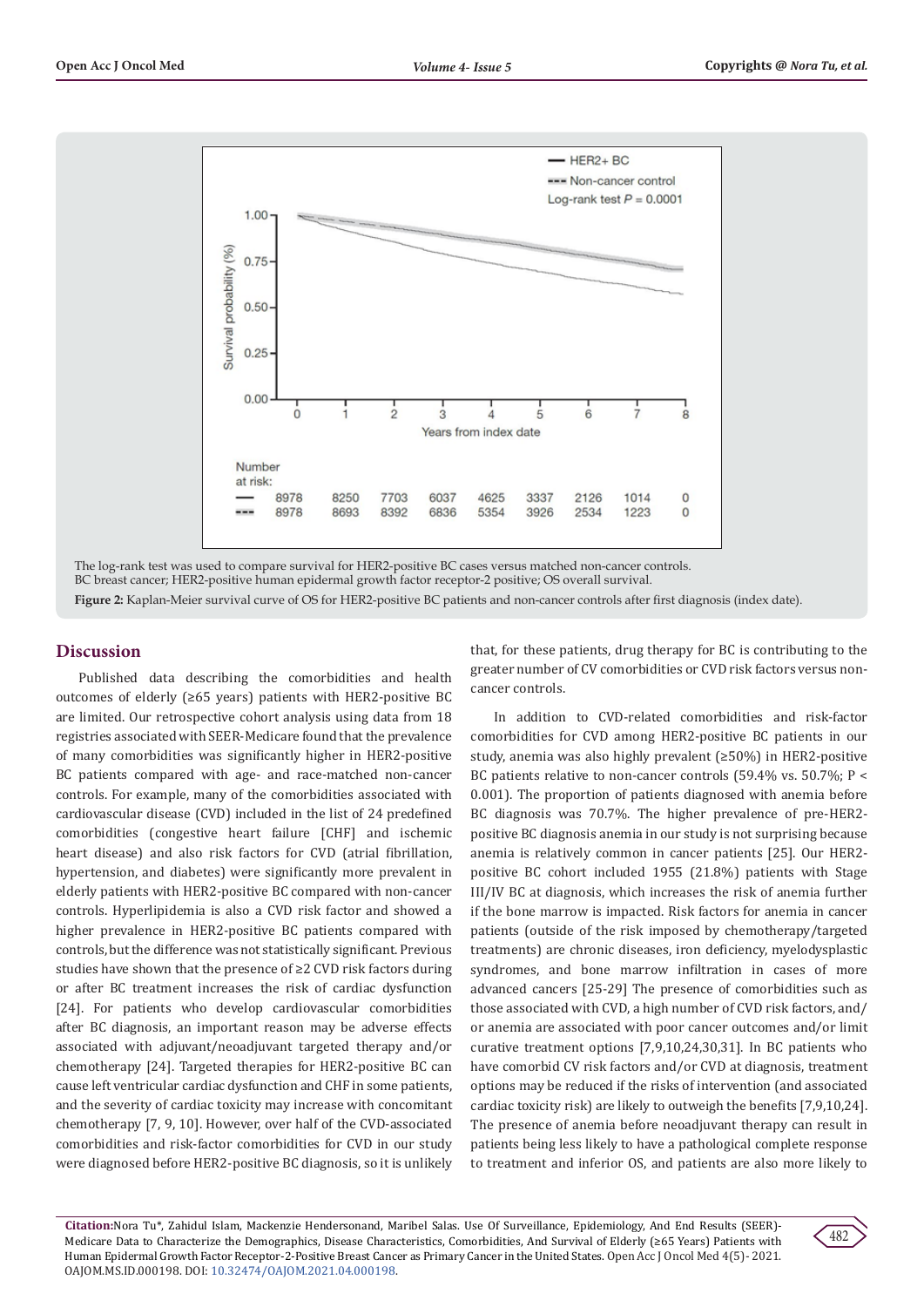progress to advanced cancer compared with cancer controls who do not have anemia [30,31]. In elderly patients with pre-existing CVD risk factors, comorbidities associated with CVD, or anemia, it is important that decisions on HER2-positive BC treatment should be made on an individual patient basis, with consideration of the number and severity of comorbidities as well as the appropriate management of these comorbidities.

However, it should be noted that although statistically significant differences in prevalence of comorbidities were found for 13 comorbidities that were more common in HER2+ BC patients and for three that were more common in non-cancer controls, many of these differences were small. For example, the difference in prevalence of hip fracture between HER2+ BC patients and noncancer controls was only about 1% (5.2% vs. 6.3%, respectively). Furthermore, the difference in prevalence of arthritis between HER2+ BC patents and non-cancer controls was less than 2% (55.0% vs. 53.2%, respectively). Though these differences were found to be statistically significant, their clinical relevance is questionable based on the results of this study, and this requires further research. Among patients with HER2-positive BC, 48.0% died due to a cause other than BC, suggesting that comorbidities may have been an important factor in these deaths. Included in these comorbidities are other cancers (lung, endometrial, and/ or colorectal cancer) that occurred after the BC diagnosis and showed a significantly higher prevalence in HER2-positive BC patients compared with non-cancer controls (3.7% vs. 0.7%) and may have also contributed to the mortality due to a cause other than BC. However, as cause-of-death data for these patients are not available, it is not possible to confirm this. In contrast, 43.8.% of HER2-positive BC patients had died as a result of BC. Time to death was significantly shorter for HER2-positive BC patients compared with non-cancer controls (4 years vs. 7 years; P < 0.0001 [log-rank test]) and the univariate Cox proportional model (unadjusted data) showed the risk of death was 1.84 greater for HER2-positive BC patients compared with non-cancer controls. To account for the potential impact of comorbidities on survival for HER2-positive BC patients versus non-cancer controls, a stepwise multivariate analysis was conducted. Using the stepwise approach, 15 out of the 21 predefined comorbidities prior to diagnosis were selected for multivariate analysis; there was still a 1.934 times greater risk of death in the HER2-positive BC cohort compared with subjects in the non-cancer control cohort. Given that this is based on data adjusted to account for comorbidity covariates, our data suggest that the patients with HER2-positiveBC in our study had a greater risk of death compared with non-cancer controls but that this may not be entirely associated with comorbidity. Another factor that may have contributed to the higher death rate in patients with HER2-positive BC relative to non-cancer controls after adjustment for comorbidities in our study is cancer stage. A high BC stage at diagnosis (and associated increased mortality risk relative to earlystage cancer) and the impact of BC progression through cancer stages over the ≤8-year follow-up period may have also influenced the results. Advanced BC stage (Stage III+) may be harder to treat

(curative intent) than early-stage BC, particularly in elderly patients who have comorbidities, which may limit their treatment options [3].

In our study, a total of 1204 (13.4%) HER2-positive BC patients had Stage III and 751 (8.4%) patients had metastatic (Stage IV) disease at diagnosis – this represents 1955 (21.8%) of the total population at risk. In addition, 2977 (33.2%) patients had Stage II disease at diagnosis, and it is reasonable to hypothesize that some of these patients will have progressed to more advanced disease over the course of follow-up. However, it is important to note that cancer-stage data at diagnosis relative to cancer stage at the end of follow-up or death were not collected; having this information may have revealed a pattern between cancer stage and mortality risk. These assertions regarding cancer stage at diagnosis are supported by the results from a separate SEER analysis that included data from women aged ≥67 years with BC [32]. In this study, women with Stage I BC had improved comorbidity-adjusted survival compared with non-cancer controls, but survival was worse for women with Stage II or higher BC compared with non-cancer controls [32], hence supporting the suggestion that patients with Stage II or higher HER2-positive BC in our study were at higher risk of BC mortality than those with Stage I or 0 BC. The analysis also found that women aged ≥67 years with Stage I BC were more likely to die of CVD than of BC [32]. Although the number and severity of comorbidities present at BC diagnosis, along with age, race, and cancer stage, are important predictors of survival in BC patients, other prognostic factors such as socioeconomic status, recurrence, metastasis (BC not primary site) and secondary cancer, hormonereceptor status, and gene expression profile can impact on the longterm survival of patients with BC [33]. The comorbidity-adjusted HR for mortality of 1.84 relative to non-cancer controls in our analysis appears to support this assumption as there are factors other than comorbidities that are contributing to the mortality rate.

This analysis has a number of limitations. The analysis population identified from the SEER-Medicare program was predominantly white (82.0%), which is consistent with historic data showing the highest incidence of BC in non-Hispanic white women [34]; however, the limited number of patients from other racial groups means that the comorbidity and survival results of our study may not be an accurate reflection in other races and it is not possible to determine the effects of race on comorbidities or mortality. In addition, cancer-stage data for each patient at the end of follow-up or death (relative to cancer stage at diagnosis) were not collected. Having this data would have enabled us to determine how many patients had progressed through the different tumor stages over the 5-year period (2010-2015) of data collection and up to the end of follow-up (≤8 years). We did not collect data on how many comorbidities each patient experienced or the severity of these comorbidities – having these data would have enabled us to determine the overall comorbidity burden per patient compared with non-cancer controls. Including these additional analytic approaches may have further strengthened our findings. Despite

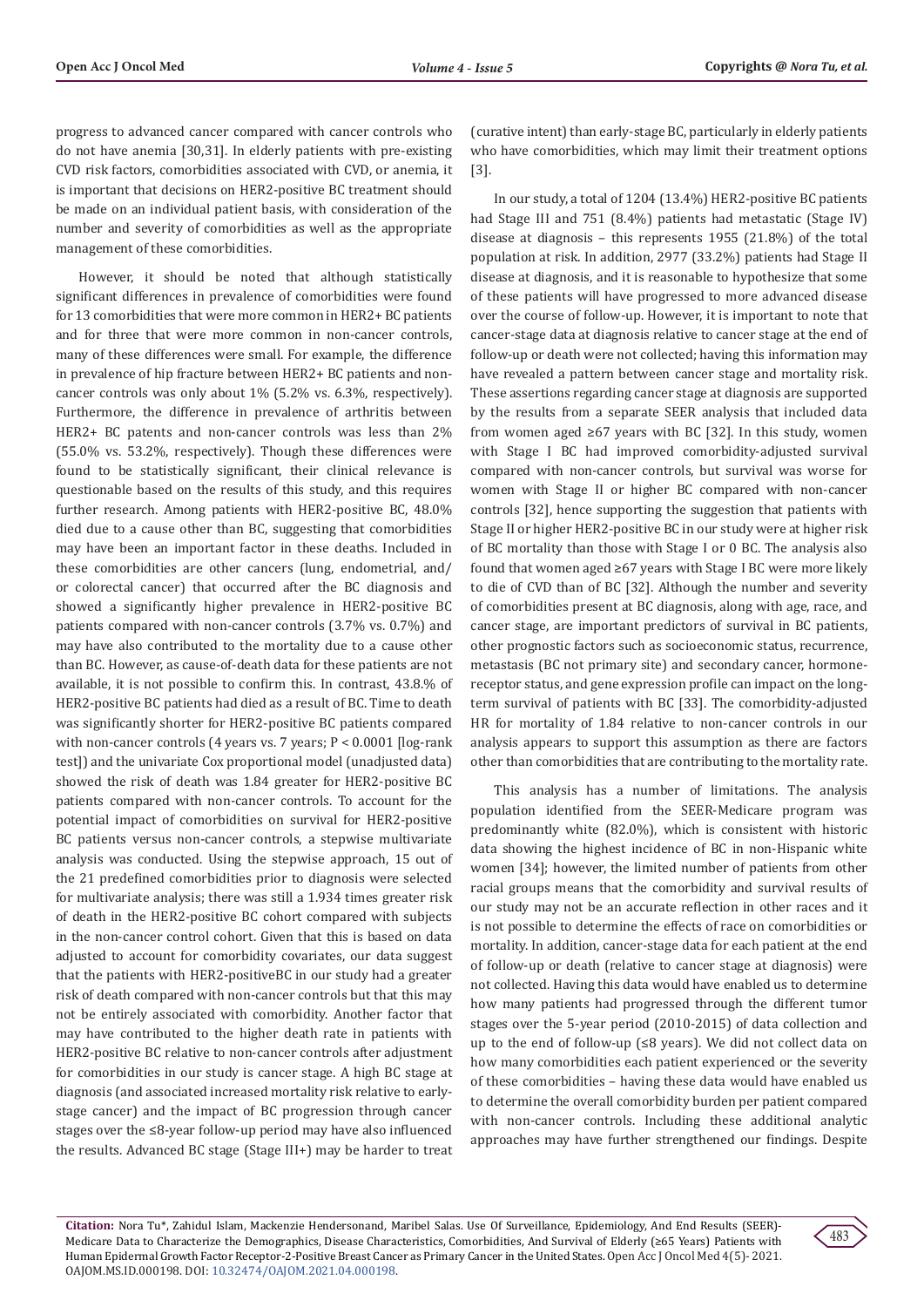the limitations, our study provides a valuable insight into the comorbidities and survival of elderly female patients with HER2 positive BC. As the study included data from almost 9000 patients in the SEER-Medicare program, it is reflective of real-world clinical practice and provides clinicians with information on the types of comorbidities likely to be encountered. It is important that clinicians consider the potential impact of comorbidities in the therapeutic management of patients with HER2-positive BC, and the need to effectively treat the comorbidities in the context of ongoing optimal cancer treatment.

## **Conclusion**

Using data from the SEER-Medicare program, our study provides a valuable real-world insight into the comorbidities and survival of elderly female patients with HER2-positive BC. The higher incidence of comorbidities, including CVD-related comorbidities, in these patients compared to their age- and race-matched non-cancer controls highlights the importance of considering the impact of comorbidities in HER2-positive BC, particularly when considering treatment choices for individual patients. In addition, the higher mortality risk in HER2-positive BC patients compared with noncancer controls, both before and after adjusting for comorbidities, suggests additional factors are involved in survival.

## **Data Availability**

The data which support the findings of this study are available from SEER-Medicare but restrictions apply to the availability of these data, which were used under a signed SEER Research Data agreement for the current study and so are not publicly available. Data are, however, available from the authors upon reasonable request and with permission from SEER.

#### **Compliance with Ethical Standards**

Conflict of interest NT, ZI, MH, and MS are employees of Daiichi Sankyo Inc. MDH is an employee of Rutgers University, NJ, USA, and is contracted to work at Daiichi Sankyo Inc. MS is also affiliated with the Center for Clinical Epidemiology and Biostatistics (CCEB)/ Center for Pharmacoepidemiology Research and Training (CPeRT) at the University of Pennsylvania Perelman School of Medicine, Philadelphia, PA, USA.

## **Ethical approval**

 This article does not contain any studies with human participants or animals performed by any of the authors, and the protocol required waiver from IRB.

**Informed Consent**: As this study is based on a publicly available database without identifying patient information, informed consent was not required.

## **Acknowledgements**

Medical writing support, under the direction of the authors, was provided by Lisa Moore, PhD, of CMC AFFINITY, McCann Health Medical Communications, funded by Daiichi Sankyo Inc., in accordance with Good Publication Practice (GPP3) guidelines.

#### **References**

- 1. [Williams GR, Mackenzie A, Magnuson A, Olin R, Chapman A, et al. \(2016\)](https://pubmed.ncbi.nlm.nih.gov/26725537/) [Comorbidity in older adults with cancer. J Geriatr Oncol 7\(4\): 249-257.](https://pubmed.ncbi.nlm.nih.gov/26725537/)
- 2. [Patnaik JL, Byers T, Diguiseppi C, Denberg TD, Dabelea D \(2011\) The](https://www.ncbi.nlm.nih.gov/pmc/articles/PMC3139585/) [influence of comorbidities on overall survival among older women](https://www.ncbi.nlm.nih.gov/pmc/articles/PMC3139585/) [diagnosed with breast cancer. J Natl Cancer Inst 103\(14\): 1101-1111.](https://www.ncbi.nlm.nih.gov/pmc/articles/PMC3139585/)
- 3. [Tesarova P \(2012\) Breast cancer in the elderly-Should it be treated](https://www.ncbi.nlm.nih.gov/pmc/articles/PMC3863252/) [differently? Reports of practical oncology and radiotherapy. Rep Pract](https://www.ncbi.nlm.nih.gov/pmc/articles/PMC3863252/) [Oncol Radiother 18\(1\): 26-33.](https://www.ncbi.nlm.nih.gov/pmc/articles/PMC3863252/)
- 4. [Slamon DJ, Godolphin W, Jones LA, Holt JA, Wong SG, et al. \(1989\) Studies](https://pubmed.ncbi.nlm.nih.gov/2470152/) [of the HER-2/neu proto-oncogene in human breast and ovarian cancer.](https://pubmed.ncbi.nlm.nih.gov/2470152/) [Science 244\(4905\): 707-712.](https://pubmed.ncbi.nlm.nih.gov/2470152/)
- 5. [Slamon DJ, Clark GM, Wong SG, Levin WJ, Ullrich A, et al. \(235\) Human](https://pubmed.ncbi.nlm.nih.gov/3798106/) [breast cancer: correlation of relapse and survival with amplification of](https://pubmed.ncbi.nlm.nih.gov/3798106/) [the HER-2/neu oncogene. Science 235\(4785\): 177-182.](https://pubmed.ncbi.nlm.nih.gov/3798106/)
- 6. [Moasser MM \(2007\) The oncogene HER2: its signaling and transforming](https://www.nature.com/articles/1210477) [functions and its role in human cancer pathogenesis. Oncogene 26\(45\):](https://www.nature.com/articles/1210477) [6469-6487.](https://www.nature.com/articles/1210477)
- 7. [\(2009\) Food and Drug Administration \(FDA\). Ado-trastuzumab](.https:/www.accessdata.fda.gov/drugsatfda_docs/label/2019/125427s105lbl.pdf) [emtansine \(KADCYLA®\) Prescribing information.](.https:/www.accessdata.fda.gov/drugsatfda_docs/label/2019/125427s105lbl.pdf)
- 8. [von Minckwitz G, Huang CS, Mano MS, Loibl S, Mamounas EP, et al.](https://www.nejm.org/doi/full/10.1056/nejmoa1814017) [\(2019\) Trastuzumab Emtansine for Residual Invasive HER2-Positive](https://www.nejm.org/doi/full/10.1056/nejmoa1814017) [Breast Cancer. N Engl J Med 380\(7\): 617-628.](https://www.nejm.org/doi/full/10.1056/nejmoa1814017)
- 9. [Food and Drug Administration \(FDA\). Trastuzumab \(HERCEPTIN®\)](https://www.accessdata.fda.gov/drugsatfda_docs/label/2010/103792s5250lbl.pdf) [Prescribing information. 2010.](https://www.accessdata.fda.gov/drugsatfda_docs/label/2010/103792s5250lbl.pdf)
- 10. [Food and Drug Administration \(FDA\). Pertuzumab \(PERJETA®\)](https://www.accessdata.fda.gov/drugsatfda_docs/label/2013/125409s051lbl.pdf.) [Prescribing information. 2012.](https://www.accessdata.fda.gov/drugsatfda_docs/label/2013/125409s051lbl.pdf.)
- 11. [Gianni L, Pienkowski T, Im YH, Roman L, Tseng LM, et al. \(2012\) Efficacy](https://pubmed.ncbi.nlm.nih.gov/22153890/) [and safety of neoadjuvant pertuzumab and trastuzumab in women with](https://pubmed.ncbi.nlm.nih.gov/22153890/) [locally advanced, inflammatory, or early HER2-positive breast cancer](https://pubmed.ncbi.nlm.nih.gov/22153890/) [\(NeoSphere\): a randomised multicentre, open-label, phase 2 trial.](https://pubmed.ncbi.nlm.nih.gov/22153890/) [Lancet Oncol 13\(1\): 25-32.](https://pubmed.ncbi.nlm.nih.gov/22153890/)
- 12. [Schneeweiss A, Chia S, Hickish T, Harvey V, Eniu A, et al. \(2013\)](https://pubmed.ncbi.nlm.nih.gov/23704196/) [Pertuzumab plus trastuzumab in combination with standard](https://pubmed.ncbi.nlm.nih.gov/23704196/) anthracycline-free [chemotherapy regimens in patients with HER2-positive early breast](https://pubmed.ncbi.nlm.nih.gov/23704196/) [cancer: a randomized phase II cardiac safety study \(TRYPHAENA\). Ann](https://pubmed.ncbi.nlm.nih.gov/23704196/) [Oncol 24\(9\): 2278-2284.](https://pubmed.ncbi.nlm.nih.gov/23704196/)
- 13. [Swain SM, Miles D, Kim SB, Im YH, Im SA, et al. \(2020\) Pertuzumab,](https://pubmed.ncbi.nlm.nih.gov/32171426/) [trastuzumab, and docetaxel for HER2-positive metastatic breast cancer](https://pubmed.ncbi.nlm.nih.gov/32171426/) [\(CLEOPATRA\): end-of-study results from a double-blind, randomised,](https://pubmed.ncbi.nlm.nih.gov/32171426/) [placebo-controlled, phase 3 study. Lancet Oncol 21\(4\): 519-530.](https://pubmed.ncbi.nlm.nih.gov/32171426/)
- 14. [Food and Drug Administration \(FDA\). Fam-trastuzumab deruxtecan](https://www.accessdata.fda.gov/drugsatfda_docs/label/2019/761139s000lbl.pdf.)[nxki \(ENHERTU®\) Prescribing information. 2019.](https://www.accessdata.fda.gov/drugsatfda_docs/label/2019/761139s000lbl.pdf.)
- 15. [Modi S, Saura C, Yamashita T, Park YH, Kim SB, et al. \(2020\) Trastuzumab](https://www.nejm.org/doi/full/10.1056/nejmoa1914510) [Deruxtecan in Previously Treated HER2-Positive Breast Cancer. N Engl J](https://www.nejm.org/doi/full/10.1056/nejmoa1914510) [Med 382\(7\): 610-621.](https://www.nejm.org/doi/full/10.1056/nejmoa1914510)
- 16. [Food and Drug Administration \(FDA\) Neratinib \(NERLYNX®\)](https://www.accessdata.fda.gov/drugsatfda_docs/label/2017/208051s000lbl.pdf.) [Prescribing information. 2017.](https://www.accessdata.fda.gov/drugsatfda_docs/label/2017/208051s000lbl.pdf.)
- 17. [Martin M, Holmes FA, Ejlertsen B, Delaloge S, Moy B, et al. \(2017\)](https://pubmed.ncbi.nlm.nih.gov/29146401/) [Neratinib after trastuzumab-based adjuvant therapy in HER2-positive](https://pubmed.ncbi.nlm.nih.gov/29146401/) [breast cancer \(ExteNET\): 5-year analysis of a randomised, double-blind,](https://pubmed.ncbi.nlm.nih.gov/29146401/) [placebo-controlled, phase 3 trial. Lancet Oncol 18\(12\): 1688-1700.](https://pubmed.ncbi.nlm.nih.gov/29146401/)
- 18.[\(2019\) Food and Drug Administration \(FDA\) Lapatinib \(TYKERB®\)](file:///C:/Users/Admin/Desktop/PDFS/19-08-2021/OAJOM.MS.ID.000198/OAJOM-21-RA-222_W/OAJOM-21-RA-222_W/1.%09https:/www.accessdata.fda.gov/drugsatfda_docs/label/2018/022059s023lbl.pdf.) [Prescribing information.](file:///C:/Users/Admin/Desktop/PDFS/19-08-2021/OAJOM.MS.ID.000198/OAJOM-21-RA-222_W/OAJOM-21-RA-222_W/1.%09https:/www.accessdata.fda.gov/drugsatfda_docs/label/2018/022059s023lbl.pdf.)